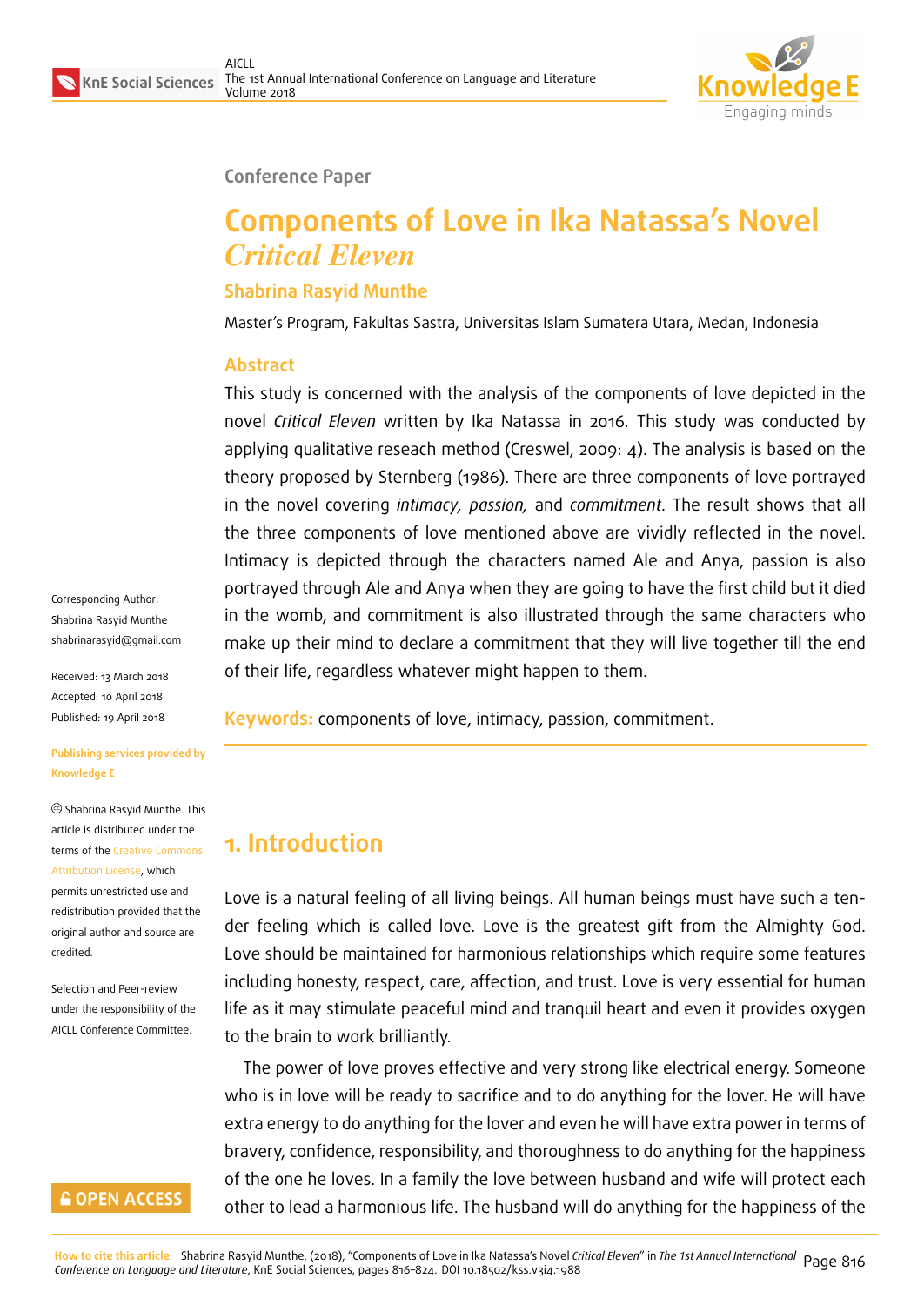

spouse and the wife will also do her best to make the husband serene at home with her.

Love is generally based on such components as intimacy, passion and commitment. (Strenberg, 2006: 395). Based on Strenberg's idea about love it is very interesting to conduct a research on this subject matter. Thus, the present research is going to dig a thorough study on love with reference to the main theme of Ika Natassa's novel entitled *Critical Eleven.* This novel talks about the love of husband and wife to solve their problems regarding their first child miscarriage. Love is chosen as the topic of the analysis since it is a never ending topic of discussion. Besides, it also constitutes the main theme of the novel, and is believed to be much use for the reader especially for those who are interested in the study of love.

This study mainly focuses on the components of love including intimacy, passion and commitment as illustrated through the main characters in the novel mentioned above based on the theory of love proposed by Sternberg (1986). It is illustrated that love has proved successful to maintain the harmony of the main characters' families. Thus, the result of this research is expected to provide significance both theoretically and practically. Theoretically, this research is expected to provide additional literature on the theory of love and components of love. Practically, the research results would be significant to elaborate and establish an understanding about the components of love that they can put into practice in their daily life to maintain the harmony of their family.

### **2. Literature Review**

Love may be defined as an eternal feeling between two or more people who have affection or responsibility towards others. Love is an emotional reaction that seems as anger, sadness, happiness, and fear. Sternberg (2006) describes love as having three primary components: intimacy, passion, and commitment, pictorially represented as a triangle. Intimacy is the emotional or affective component and refers to warmth, understanding, caring, support, and connection. Passion represents a motivation characterized by physical attraction and arousal. Commitment is cognitive and refers to the decision to stay in relationship and maintain it. Although Sternberg describes intimacy as the emotional component, both intimacy and passion have emotional dimensions, as reflected in the content of the scale items to measure these different components.

Sternberg (1986) in the context of the triangular theory, the intimacy component refers to those feelingsin a relationship that promote closeness, fondness, and con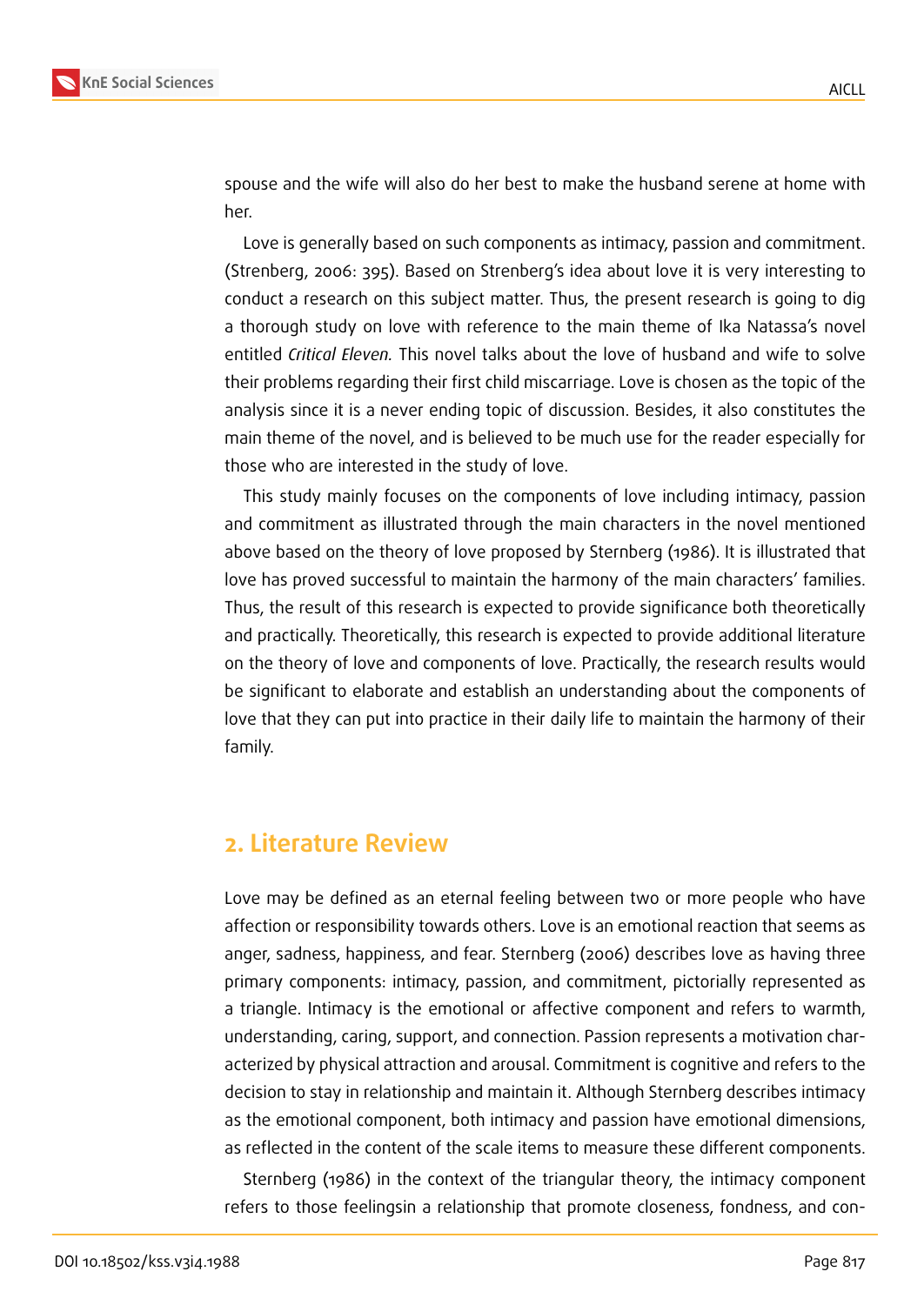nectedness. It includes among other things, feelings of (a) desire to promote the welfare of the love done, (b) experienced happiness with the love done, (c) high regard for the love done, (d) being able to count on the love done in times of need, (e) mutual understanding with the love done, (f) sharing of one's self and one's possessions with the love done, (g) receipt of emotional support from the love done, (h) giving of emotional support to the love done, (i) intimate communication with the love done, and (j) valuing the love done in one's life.

### **2.1. Components of love**

The triangular theory of love holds that love can be understood in terms of three components that together can be viewed as forming the vertices of a triangle. These three components are intimacy (the top vertex of the triangle), passion (the lefthand vertex of the triangle), and decision/commitment (the right-hand vertex of the triangle). Each of these three terms can be used in many different ways, so it is important at the outset to clarify their meanings in the context of the present theory.

#### **2.2. Intimacy**

Sternberg (2006) describes that intimacy is the emotional or affective component and refers to warmth, understanding, caring, support, and connection. The intimacy component refers to feelings of closeness, connectedness, and bondedness in loving relationships. It thus includes within its purview those feelings that give rise, essentially, to the experience of warmth in a loving relationship.

#### **2.3. Passion**

Passion represents a motivation characterized by physical attraction and arousal. The passion component refers to the drives that lead to romance, physical attraction, sexual consummation, and related phenomena in loving relationships. The passion component thus includes within its purview those sources of motivational and other forms of arousal that lead to the experience of passion in a loving relationship. The passion component of love comprises those motivational and other sources of arousal that lead to the experience of passion. The passion component of love will almost certainly be highly and reciprocally interactive with intimacy. One will feel, for example, intimacy in a relationship in large part as a function of the extent to which the relationship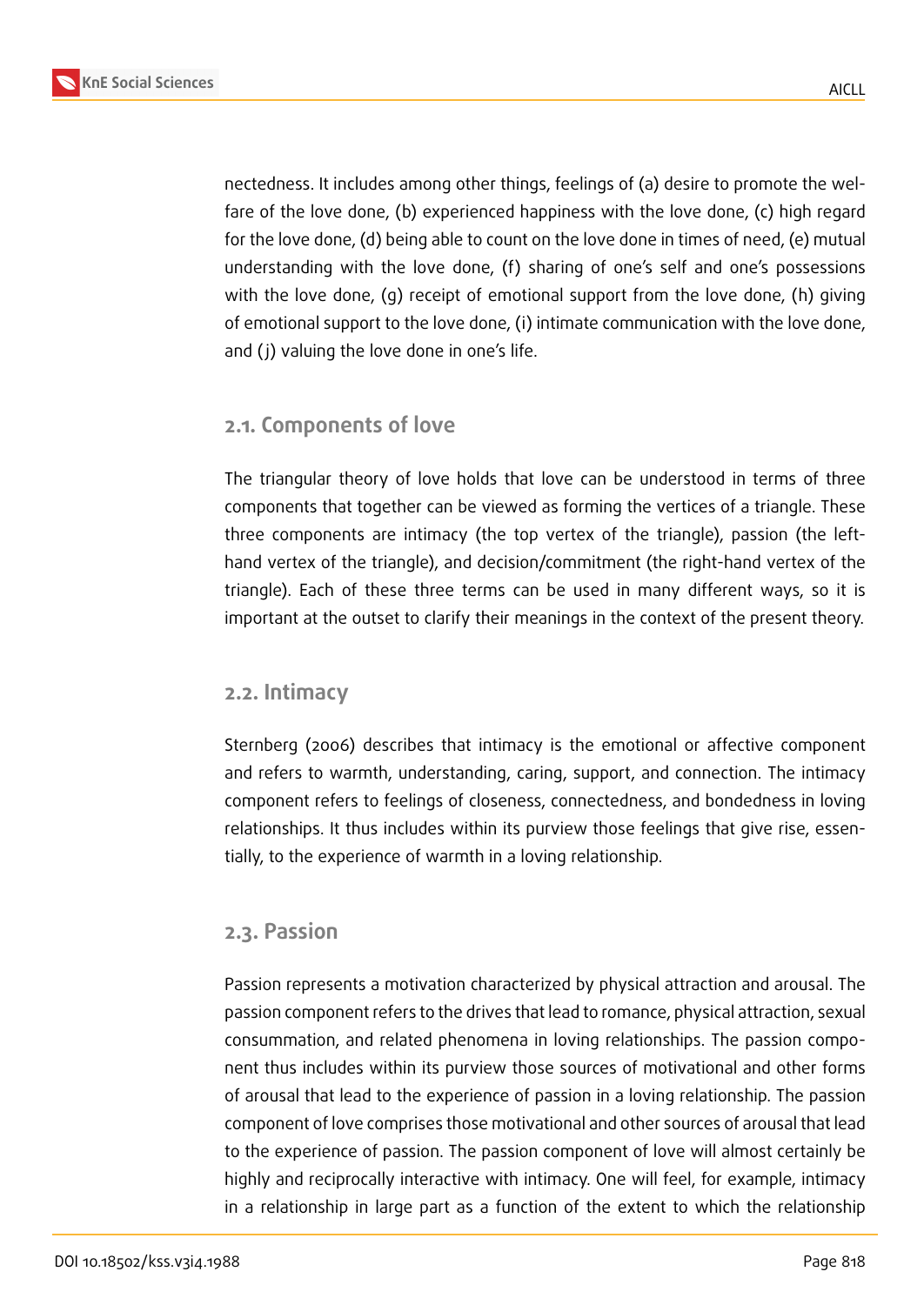

meets one's needs for passion. Conversely, passion may be aroused by intimacy. The intimacy and passion components need not always cover positively.

#### **2.4. Commitment**

Commitment is cognitive and refers to the decision to stay in relationship and maintain it. Although Sternberg describes intimacy as the emotional component, both intimacy and passion have emotional dimensions, as reflected in the content of the scale items to measure these different components. The commitment component refers to, in the short term, the decision that one loves someone else, and in the long term, the commitment to maintain that love. The decision/commitment component thus includes within its purview the cognitive elements that are involved in decision making about the existence of and potential long-term commitment to a loving relationship.

The commitment component of love consists of two aspects, a short-term one and a long-term one. The short-term one is the decision that one loves a certain other. The long-term aspect is the commitment to maintain that love. These two aspects of the decision/commitment component of love do not necessarily go together. The decision to love does not necessarily imply a commitment to love. Oddly enough, commitment does not necessarily imply decision. Many people are committed to the love of another without necessarily even admitting that they love or are in love with the other. Most often, however, decision will precede commitment both temporally and logically. Indeed, the institution of marriage represents a legalization of the commitment to a decision to love another throughout one's life.

In a relationship there must be problems; therefore commitment is needed in the relationship. Unlike intimacy and passion, commitment increases slowly at the beginning of the relationship. The three components are all important parts of loving relationships, although their importance differs from one relationship to another. Moreover, the importance of these components of love may differ over time within a relationship as well as across relationships at a given time.

## **3. Research Method**

The research method applied in this research is qualitative research by which a research applies procedures that are made use of the qualitative method. Moleong (2014: 6) states qualitative research is a research that aims to understand the phenomenon of what is experienced by research subjects, e.g. behavior, perception, motivation, action, etc. holistically and with a form of word in the specific context.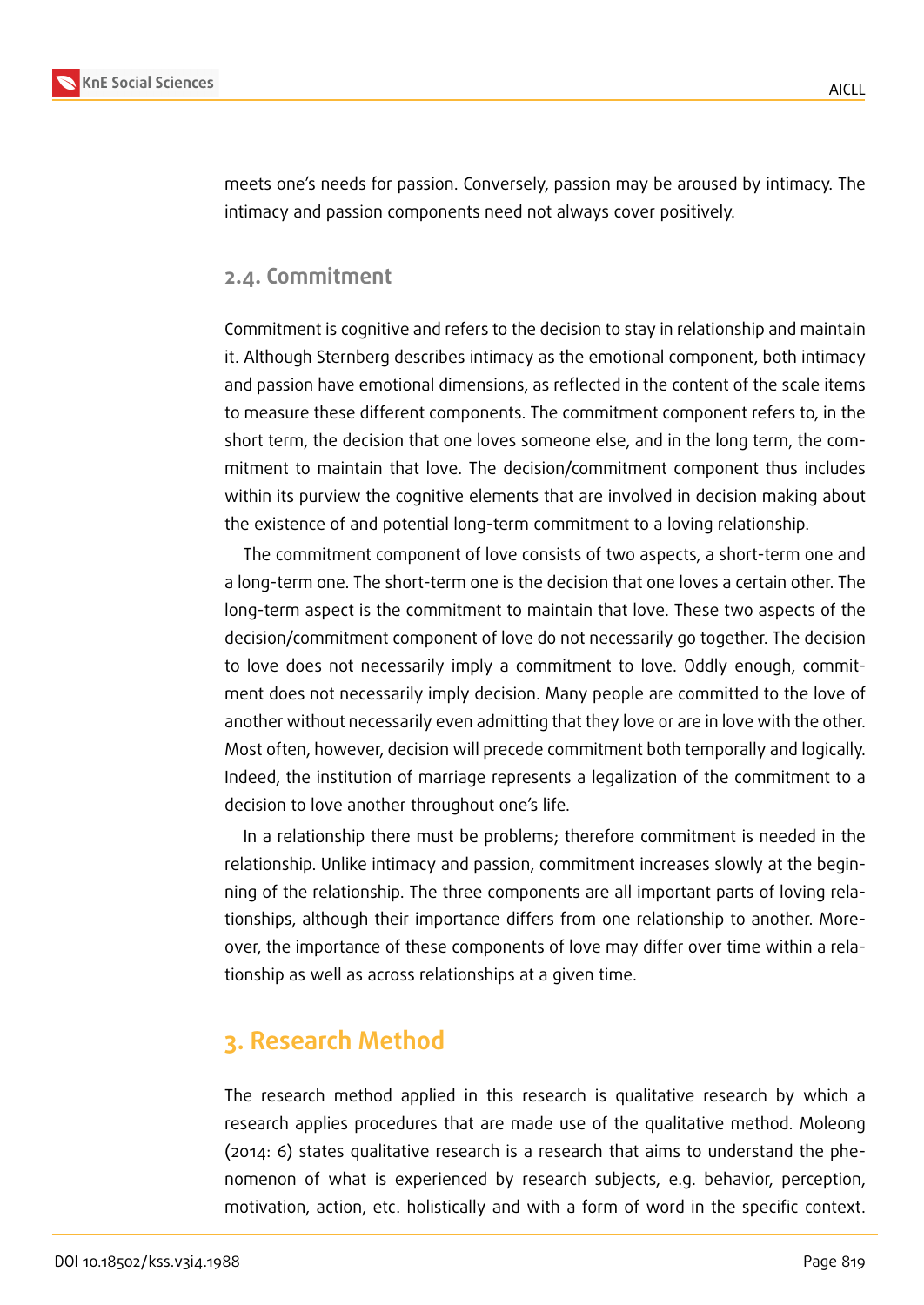**KnE Social Sciences**



Moleong (2014) further claims that qualitative research is an attempt to present social, perspective in the world, in terms of concepts, behaviors, perceptions, and the detail issues of human. There are two main sources of data used in this research: primary and secondary sources. The primary source of research data was taken from the novel *Critical Eleven* by Ika Natassa written in 2016, and the secondary source of data was taken from references including textual books, journal, and internet-handouts which give information about love and the components of love. The collection of the data was done through the following procedures: 1) reading the novel *Critical Eleven* as the primary data, 2) selecting the data from the novel which are related to the components of love including intimacy, passion and commitment, and analyzing the data. The analysis was done through the following steps: 1) classifying the data according to the components of love namely intimacy, passion, and commitment, 2) jotting down some important lines related to the topic, and 3) providing arguments which give evidence related to the components of love.

## **4. Discussion**

As the topic of this study is concerned about the components of love based on the theory proposed by Sternberg (1986), the discussion is oriented at three aspects: intimacy, passion, and commitment.

#### **4.1. Intimacy**

Intimacy refers to feelings of closeness, connectedness, and bondedness in a love relationship. It thus includes within its purview of those feelings that give rise, essentially to the experience of warmth in a love relationship. The component of love, intimacy is clearly seen in the relationship between the main characters of the novel named Anya and Ale. They have become intimate since their meeting on the plane on the way to Jakarta from their home town. After the trip Anya and Ale always communicate with each other and finally Ale tell Anya frankly that he loves her and she accepts his love. She always feels happy whenever and wherever she is besides him because Ale has a rare quality compared to other men. He is quite smart to change awkward situations into something fun. In the next meeting both of them express their love to each other. Anya's beauty always makes Ale want to be closer to her. Ale can make Anya believe his love and he always wants to give happiness to her at any time. Actually, they have long distance relations because Ale works in the middle of the sea in England and it is impossible for them to always meet each other. They can communicate only when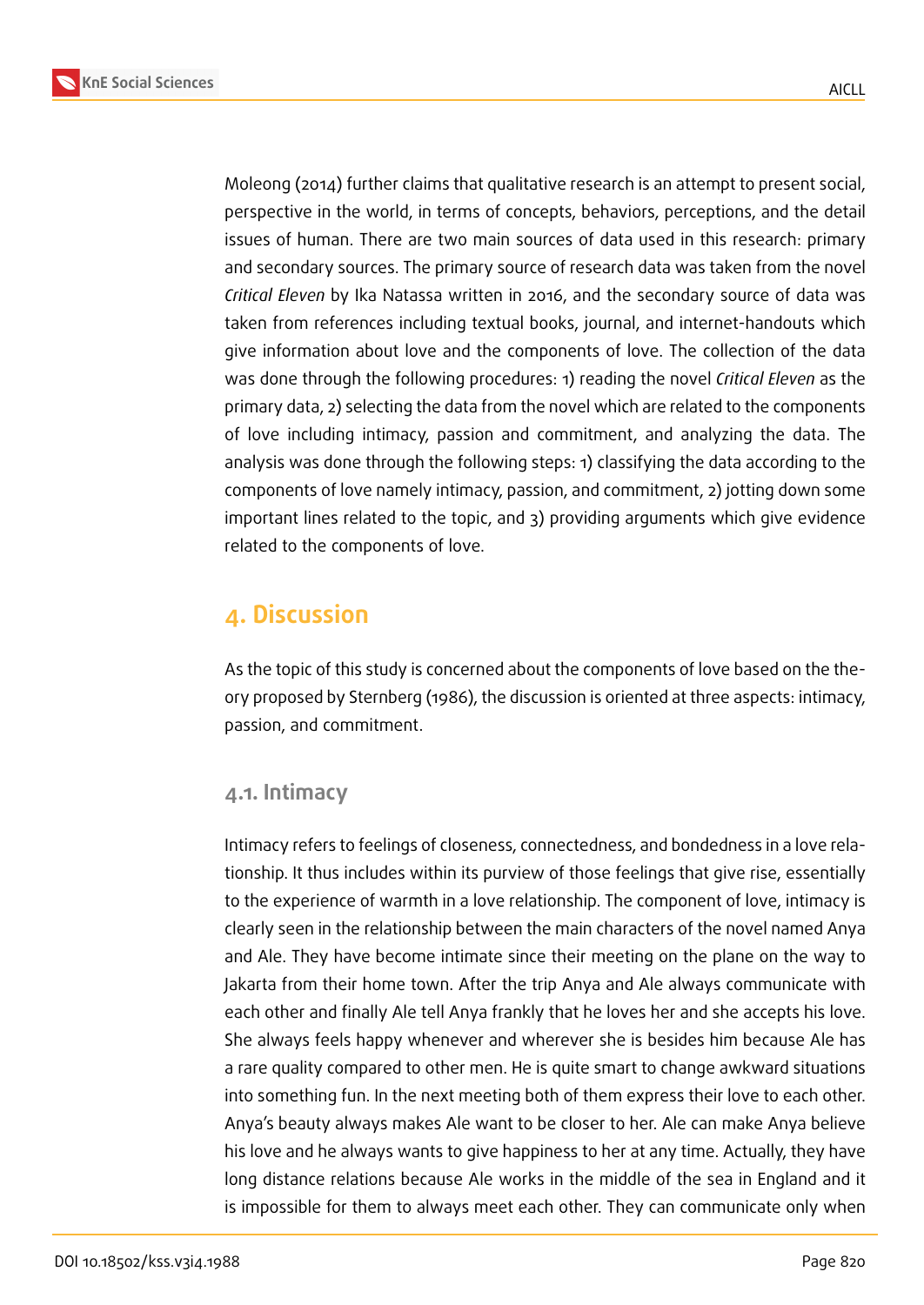

they meet. Despite they live in different places, their intimacy is reflected vividly i their communication through email and when they meet directly.

#### **4.2. Passion**

Passion refers to the drives that lead to romance, physical attraction, sexual consummation, and related phenomena in love affairs. Passion constitutes the source of motivation to arouse longing and it can maintain the strength of love affairs. In the novel *Critical Eleven,* it is depicted that Ale has love affairs with Anya and he starts dating her just a month after their meeting in the plane. As soon as they arrive in Jakarta they arrange a meeting. He waits for her at the office lobby and they go to restaurant. They coincidentally like the same food called *ketoprak* 'traditional food indigenous in Jakarta'. While having the food they talk and joke about various things which make the situation romantic and affectionate.

Passion as the component of love between Ale and Anya is also reflected when Ale hugged her tightly to release her longing as soon as he arrives at her house. Anya is such a beautiful girl that he cannot stand not hugging her when he meets her. His passion for her is due to her physical attraction that she performs. Passion is an effective component of love which leads someone to have a desire to get married. But, when someone does not have religious norms, passion may lead to a catastrophe as it may lead to illegal relationships or adultery.

#### **4.3. Commitment**

Commitment as the component of love refers to, in short term, the decision that one loves someone else, and in the long term, the decision to maintain love affairs and to build a new family together. Commitment reflected in the novel *Critical Eleven* is portrayed when Ale proposes Anya to get married after one year they build love affairs.

The first step that Ale does is to invite Anya to come to his parents to introduce her to them. They expect the consent of both their parents so that their relations will get blessings from the Almighty. After the parents of both sides agree to their plan, then they can proceed to the next step; that is to the celebration of their marriage. Ale has done his best to cherish his love and it indicates his seriousness that he plans to live together with her to share happiness and sadness in a new family.

Another commitment as the component of love depicted in the novel is indicated from their plan to build bigger family by having children. It is true that after they have been married for three years, Anya gets a fetus in her womb indicating that they are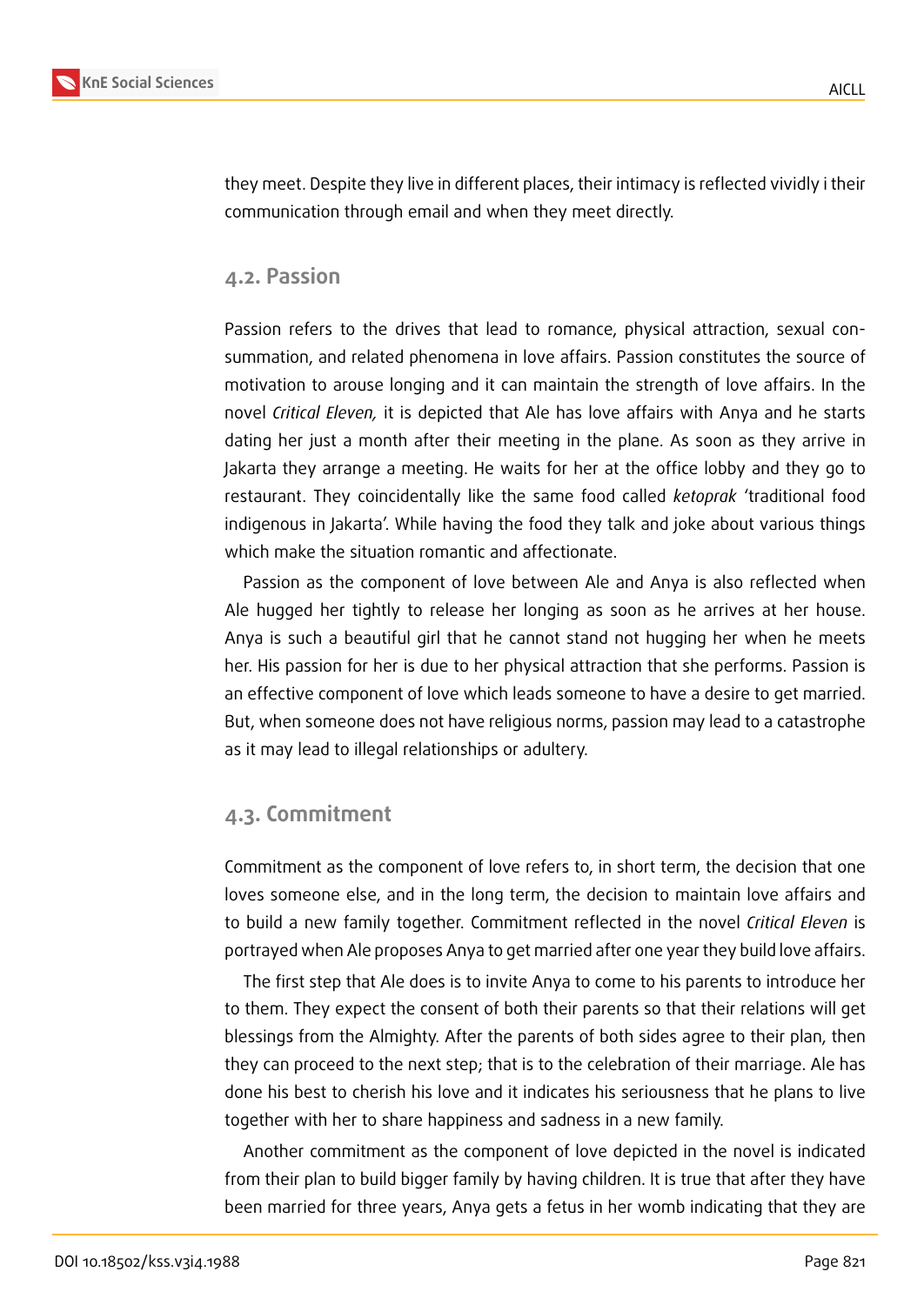

going to have their first baby. Knowing this condition, both of them are very happy because they will soon become a father and a mother. They spend their time in waiting for the happy day to welcome the birth of their first child.

However, man may propose but God will dispose. The happiness that they have long been waiting ends in disappointment. The new family must face an ordeal. There is a problem with Anya's womb and she gives birth to her baby in the seventh month of her pregnancy. The baby that has long been dreamt of as acute one is adopted by the owner, Allah the Almighty. They have to face God's decree. They have lost their first baby.

The catastrophe of the miscarriage of their baby leads to another catastrophe. The commitment of their love is tested by the ordeal. Ale blames Anya for the failure of giving birth to her first baby. Their relationship becomes inharmonious. Anya gets angry with her husband for blaming her and she decides to leave him. But, their parents prevent her decision while telling them that Ale actually has an elder brother who has also been miscarried. Finally, Ale realizes his fault for blaming her. He does his best to improve their relationship. Ale becomes open-minded and he decides to come back to his commitment to build his family.

Six months after the problem, Anya is still cool to Ale but tries his best to persuade her. Finally she can change her mind to forgive her husband. Both of them have the same commitment to rebuild their family. They yearn to have a harmonious family as they had before. Anya finally realizes the good memories that they had together with Ale. They remain committed to their former purpose to live together. She has a commitment to maintain their love and to rebuild their family. In her heart, Anya's love for her husband is so strong that she cannot at all forget him. She also realizes how deep her husband's love for her. Their commitment of their love can calm their feelings of remorse and their love will not be affected by the catastrophe. Finally the critical stage in the family can be solved by their commitment to maintain their love and to continue building the family until the end of their life.

## **5. Conclusion**

The conclusion deduced in this study is concerned with the components of love revealed from the novel *Critical Eleven* written by Natassa in 2016. Based on the theory proposed by Sternberg (1986), the components of love depicted in the novel cover three aspects: intimacy, passion, and commitment. The main characters Anya and Ale have become intimate lovers after their first sight at the airplane when they are by chance in the same plane to Jakarta. They cherish their relationship until finally they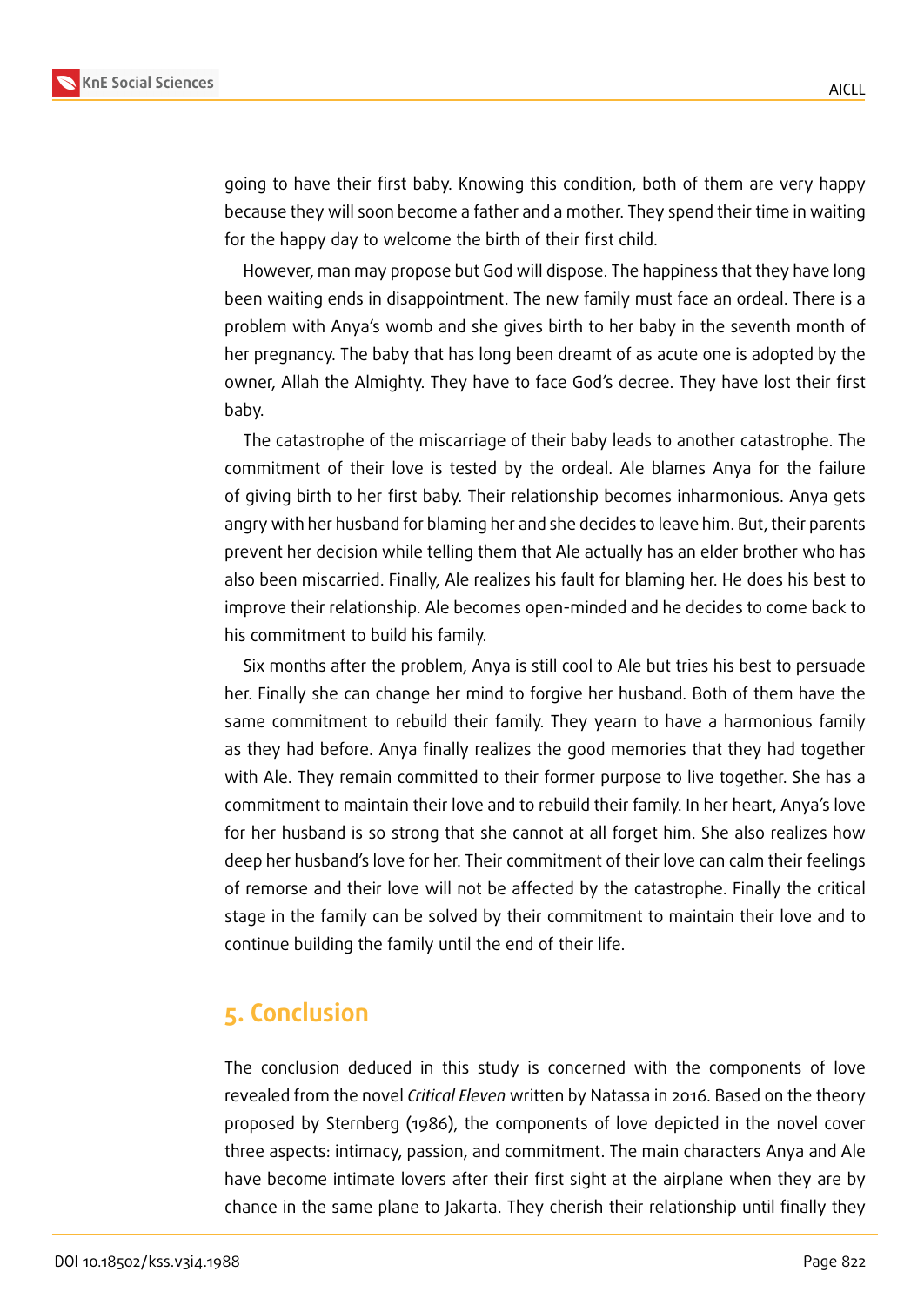

get married and build a new family. Anya who works as a management consultant always travels from one plane to another to find clients. Ale who works as a petroleum engineer in the Gulf of Mexico also always goes to many parts of the world. They have the same hobby, travelling. Their intimacy is going on through email and also when they meet. The intimacy is realized in their marriage. Intimacy is one of the components of love which generally happens to someone who falls in love with a person of the opposite sex.

Passion is another component of love illustrated in the novel between the main characters Ale and Anya. They feel passionate after they express their feelings that they love each other. Passion in love affairs often leads to bad impact if they cannot control themselves as it drives strong desire to commit sexual relationship which is restricted by law and religion before marriage. However, passion leads to good impact to the married couple as it is one of the aspects which is required to maintain happiness and harmony in the marriage.

The last component of love depicted in the novel is commitment which is portrayed through the main characters Ale and Anya. Commitment reflected in the novel *Critical Eleven* is portrayed when Ale proposes Anya to get married after one year they build love affairs. Another commitment as the component of love depicted in the novel is indicated from their plan to build bigger family by having children. It is true that after they have been married for three years, Anya gets a fetus in her womb indicating that they are going to have their first baby. Knowing this condition, both of them are very happy because they will soon become a father and a mother. They spend their time in waiting for the happy day to welcome the birth of their first child. However, the happiness that they have long been waiting ends in disappointment. They have lost their first baby as there is a problem with Anya's womb. The commitment of their love is again tested by the ordeal that Ale blames Anya for the failure of giving birth to her first baby so that their relation becomes inharmonious. But, due to their commitment to succumb, they can overcome the crisis and finally they become open-minded and they decide to come back to their first commitment to build a harmonious happy family.

## **References**

- [1] Creswell, W. John (2009). "Research Design" in *Pendekatan Metode Kualitatif, Kuantitatif, dan Campuran.* Yogyakarta: Pustaka Pelajar.
- [2] Moleong, J. Lexy. (2014)*. Metodologi Penelitian Kualitatif.* Bandung: PT Remaja Rosdakarya.
- [3] Natassa, Ika. (2015). *Critical Eleven.* PT Gramedia Pustaka Utama: Jakarta.